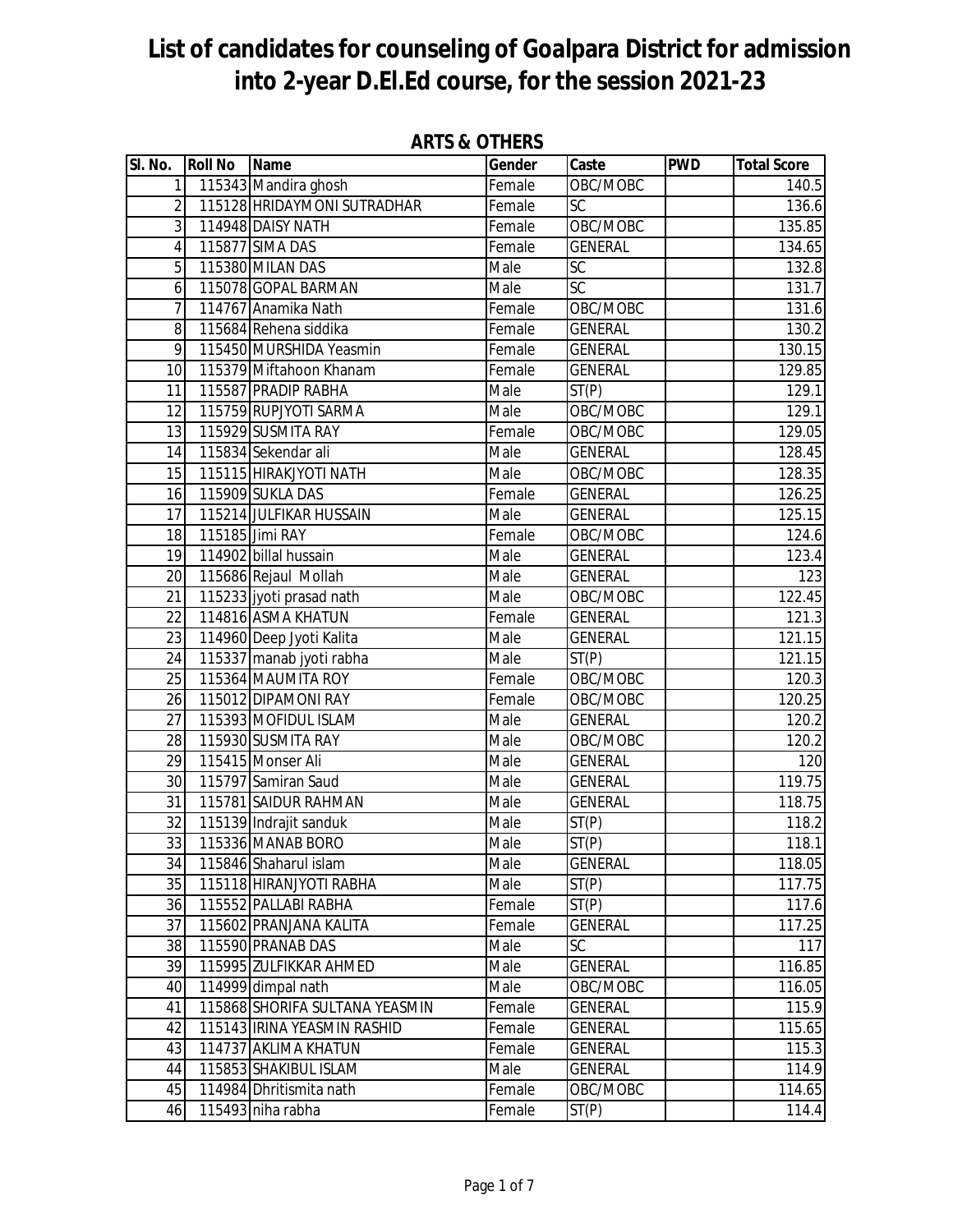| SI. No. | <b>Roll No</b> | Name                          | Gender | Caste                  | <b>PWD</b> | <b>Total Score</b> |
|---------|----------------|-------------------------------|--------|------------------------|------------|--------------------|
| 47      |                | 114854 BARNALI ROY            | Female | OBC/MOBC               |            | 113.4              |
| 48      |                | 115514 NIMANGKA MAZUMDAR      | Male   | <b>GENERAL</b>         |            | 113.4              |
| 49      |                | 115406 MOMTAZ KHATUN          | Female | <b>GENERAL</b>         |            | 113.21             |
| 50      |                | 114964 DEEPAMJYOTI TALUKDAR   | Male   | OBC/MOBC               |            | 113.05             |
| 51      |                | 115434 MRIDUL SAHA            | Male   | <b>GENERAL</b>         |            | 112.5              |
| 52      |                | 115832 SAYED HUSSAIN          | Male   | <b>GENERAL</b>         |            | 112.5              |
| 53      |                | 115319 Madan chandra majumdar | Male   | <b>SC</b>              |            | 112                |
| 54      |                | 115376 MEHENARA BEGOM         | Female | <b>GENERAL</b>         |            | 111.75             |
| 55      |                | 115973 UDIT NR RABHA          | Male   | ST(P)                  |            | 111.6              |
| 56      |                | 114986 DHRUBAJIT NATH         | Male   | OBC/MOBC               |            | 111.5              |
| 57      |                | 114925 CHAHIN NAZIR KHANDAKAR | Female | <b>GENERAL</b>         |            | 110.75             |
| 58      |                | 115322 MADHUSMITA NATH        | Female | OBC/MOBC               |            | 110.55             |
| 59      |                | 115982 UTPAL RABHA            | Male   | ST(P)                  |            | 110.55             |
| 60      |                | 115889 SOFIOR RAHMAN          | Male   | <b>GENERAL</b>         |            | 110.3              |
| 61      |                | 115537 Omor Faruk Siddiquea   | Male   | <b>GENERAL</b>         |            | 110.05             |
| 62      |                | 114873 BHANITA DAS            | Female | <b>SC</b>              |            | 109.7              |
| 63      |                | 115098 hasibul hassan         | Male   | <b>GENERAL</b>         |            | 109.6              |
| 64      |                | 115411 Monoj Baishya          | Male   | <b>GENERAL</b>         |            | 109.55             |
| 65      |                | 115578 PODMINI RAY            | Female | OBC/MOBC               |            | 109.25             |
| 66      |                | 114717 ABU SAYAT              | Male   | <b>GENERAL</b>         |            | 109.2              |
| 67      |                | 114990 DIGANTA HAJONG         | Male   | $\overline{ST}(P)$     |            | 109.05             |
| 68      |                | 114731 AJAY KUMAR RAY         | Male   | OBC/MOBC               |            | 108.7              |
| 69      |                | 115340 MANASH PRATIM SARMA    | Male   | <b>GENERAL</b>         |            | 108.55             |
| 70      |                | 114888 BHUSHAN KHAKHALARY     | Male   | ST(P)                  |            | 107.85             |
| 71      |                | 115191 JITUL KHANDAKAR        | Male   | <b>GENERAL</b>         |            | 107.85             |
| 72      |                | 115728 ROHIMA KHATUN          | Female | <b>GENERAL</b>         |            | 107.75             |
| 73      |                | 115802 Sangeeta choudhury     | Female | $\overline{\text{SC}}$ |            | 107.55             |
| 74      |                | 115225 JUNU BEGUM             | Female | <b>GENERAL</b>         |            | 107                |
| 75      |                | 114855 BARSHA BAISHYA         | Female | <b>GENERAL</b>         |            | 106.95             |
| 76      |                | 114810 ASEDA BEGUM            | Female | <b>GENERAL</b>         |            | 106.9              |
| 77      |                | 115775 Sahidul Rahman         | Male   | <b>GENERAL</b>         |            | 106.85             |
| 78      |                | 115246 kalpajyoti nath        | Male   | OBC/MOBC               |            | 106.7              |
| 79      |                | 114880 Bhayolina sarma        | Female | <b>GENERAL</b>         |            | 106.65             |
| 80      |                | 115320 Madhushmita Nath       | Female | OBC/MOBC               |            | 106.65             |
| 81      |                | 115556 PANDITA RABHA          | Female | ST(P)                  |            | 106.5              |
| 82      |                | 114985 DHRUBA LOCHAN NATH     | Male   | OBC/MOBC               |            | 106.45             |
| 83      |                | 115209 JOYNAL ABEDIN          | Male   | <b>GENERAL</b>         |            | 106.4              |
| 84      |                | 114876 BHASKAR JYOTI BARMAN   | Male   | OBC/MOBC               |            | 106.1              |
| 85      |                | 114983 DHRITISHMITA KALITA    | Female | <b>GENERAL</b>         |            | 106.05             |
| 86      |                | 114953 David Nath             | Male   | OBC/MOBC               |            | 105.75             |
| 87      |                | 115542 pabitra kumar nath     | Male   | OBC/MOBC               |            | 105.75             |
| 88      |                | 114716 ABU SAHED ALI          | Male   | <b>GENERAL</b>         |            | 105.7              |
| 89      |                | 115474 NASHIRA BEGUM          | Female | <b>GENERAL</b>         |            | 105.5              |
| 90      |                | 114954 DAVID NATH             | Male   | OBC/MOBC               |            | 105.45             |
| 91      |                | 114975 DHANJIT RABHA          | Male   | ST(P)                  |            | 105.45             |
| 92      |                | 115440 MRINAL KALITA          | Male   | <b>GENERAL</b>         |            | 105.35             |
| 93      |                | 115230 Jurimoni Ray           | Female | OBC/MOBC               |            | 104.95             |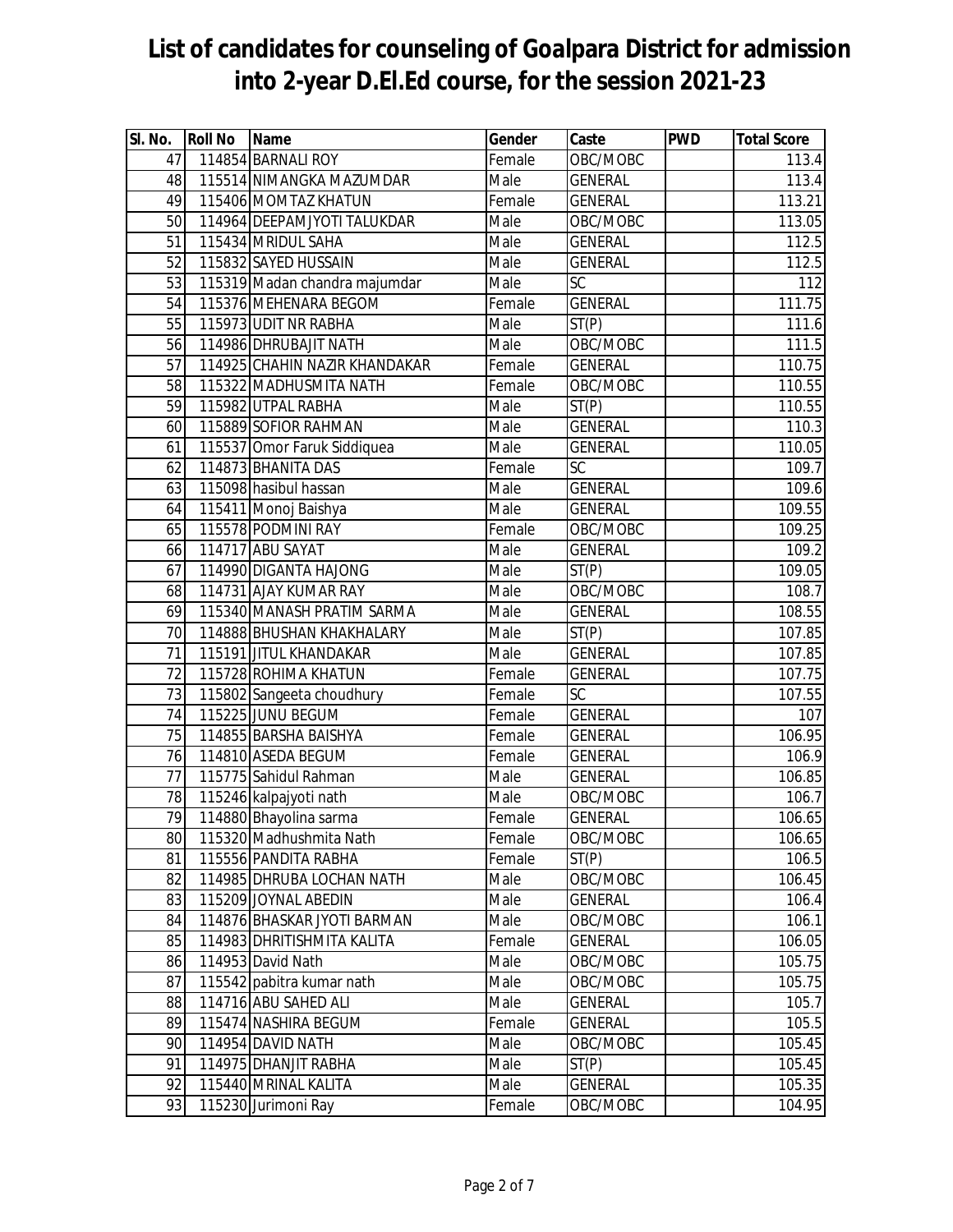| SI. No. | <b>Roll No</b> | Name                        | Gender | Caste              | <b>PWD</b> | <b>Total Score</b> |
|---------|----------------|-----------------------------|--------|--------------------|------------|--------------------|
| 94      |                | 115945 Tarani rabha         | Male   | $\overline{ST}(P)$ |            | 104.8              |
| 95      |                | 114780 ANJUMA KHATUN        | Female | <b>GENERAL</b>     |            | 104.7              |
| 96      |                | 115192 JITUL RABHA          | Male   | ST(P)              |            | 104.7              |
| 97      |                | 114912 BISWAJYOTI KACHARI   | Male   | ST(P)              |            | 104.6              |
| 98      |                | 115240 kafiluddin sheikh    | Male   | <b>GENERAL</b>     |            | 104.54             |
| 99      |                | 115492 Niha Hazowary        | Female | ST(P)              |            | 104.45             |
| 100     |                | 115682 REFAJUL ALOM         | Male   | <b>GENERAL</b>     |            | 104.25             |
| 101     |                | 115787 SAJIDUR RAHMAN       | Male   | <b>GENERAL</b>     |            | 104.25             |
| 102     |                | 115526 NITUMONI YASMIN      | Female | <b>GENERAL</b>     |            | 104                |
| 103     |                | 115908 SUJATA SAHA          | Female | <b>GENERAL</b>     |            | 103.85             |
| 104     |                | 115348 MANISHA MEDHI        | Female | <b>GENERAL</b>     |            | 103.7              |
| 105     |                | 115520 NIRUPAMA KALITA      | Female | <b>GENERAL</b>     |            | 103.7              |
| 106     |                | 115009 DIPAK MAZUMDAR       | Male   | SC                 |            | 103.65             |
| 107     |                | 114889 bibek pathak         | Male   | <b>GENERAL</b>     |            | 103.1              |
| 108     |                | 114727 AJAHAR ALI           | Male   | <b>GENERAL</b>     |            | 102.75             |
| 109     |                | 114796 apurba das           | Male   | <b>GENERAL</b>     |            | 102.7              |
| 110     |                | 114994 Dimbeswar rabha      | Male   | ST(P)              |            | 102.4              |
| 111     |                | 115621 priyanka das         | Female | $\overline{SC}$    |            | 102.35             |
| 112     |                | 115001 DIMPI KALITA         | Female | <b>GENERAL</b>     |            | 102.15             |
| 113     |                | 115623 priyanka nath        | Female | OBC/MOBC           |            | 102.1              |
| 114     |                | 115285 KRANTI SINGHA        | Male   | OBC/MOBC           |            | 102                |
| 115     |                | 114961 DEEP JYOTI SINGHA    | Male   | OBC/MOBC           |            | 101.85             |
| 116     |                | 114927 champak jyoti rabha  | Male   | $\overline{ST(P)}$ |            | 101.25             |
| 117     |                | 115581 POOJA RABHA          | Female | ST(P)              |            | 101.1              |
| 118     |                | 114910 BISWAJIT RABHA       | Male   | ST(P)              |            | 100.4              |
| 119     |                | 115333 MAMATA DAIMARY       | Female | ST(P)              |            | 100.35             |
| 120     |                | 114977 DHANMANI BASUMATARY  | Female | ST(P)              |            | 100.2              |
| 121     |                | 115669 RANJANA SUTRADHAR    | Female | $\overline{SC}$    |            | 100.15             |
| 122     |                | 115978 Upamay Bezbaruah     | Male   | OBC/MOBC           |            | 99.4               |
| 123     |                | 115878 SIMANGI RABHA        | Female | ST(P)              |            | 99.15              |
| 124     |                | 115507 NIKUMONI MEDHI       | Female | SC                 |            | 99.05              |
| 125     |                | 115016 DIPANJALI RABHA      | Female | ST(P)              |            | 99                 |
| 126     |                | 114838 BANDITA RABHA        | Female | $\overline{ST(P)}$ |            | 98.9               |
| 127     |                | 115070 Gitanjuli roy        | Female | OBC/MOBC           |            | 98.6               |
| 128     |                | 114988 DHULIKA RAY          | Female | OBC/MOBC           |            | 98.5               |
| 129     |                | 115272 KAUSTABH RABHA       | Male   | ST(P)              |            | 98.3               |
| 130     |                | 115097 harkanta das         | Male   | <b>SC</b>          |            | 98.1               |
| 131     |                | 115024 DIPIKA NATH          | Female | OBC/MOBC           |            | 97.95              |
| 132     |                | 115436 MRIDUSMITA CHOUDHURY | Female | OBC/MOBC           |            | 97.9               |
| 133     |                | 115038 DULI MONI RABHA      | Female | ST(P)              |            | 97.8               |
| 134     |                | 115936 Swarjita das         | Female | SC                 |            | 97.8               |
| 135     |                | 115167 JAYASRI DAS          | Female | $\overline{SC}$    |            | 97.75              |
| 136     |                | 115071 GITIKA DAS           | Female | OBC/MOBC           |            | 97.35              |
| 137     |                | 114766 ANAMIKA NATH         | Female | OBC/MOBC           |            | 97.25              |
| 138     |                | 114879 BHASKAR SHIL         | Male   | OBC/MOBC           |            | 97.25              |
| 139     |                | 115553 PALLABI RABHA        | Female | ST(P)              |            | 97.05              |
| 140     |                | 115824 SATYABATI KOCH       | Female | OBC/MOBC           |            | 96.95              |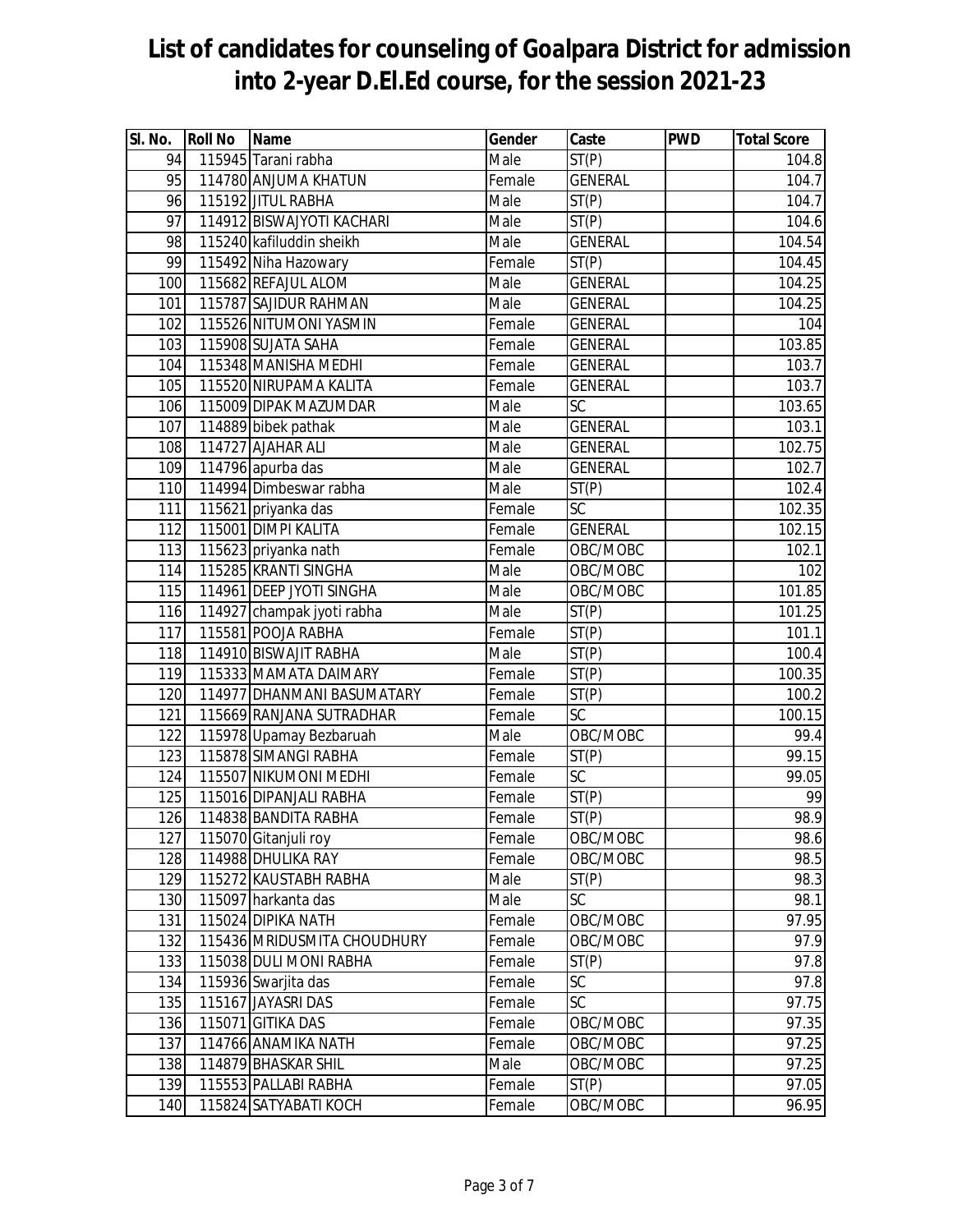| SI. No. | Roll No Name |                             | Gender | Caste              | <b>PWD</b> | <b>Total Score</b> |
|---------|--------------|-----------------------------|--------|--------------------|------------|--------------------|
| 141     |              | 115970 UDDHAB NATH          | Male   | OBC/MOBC           |            | 96.95              |
| 142     |              | 115164 JANMA RABHA          | Female | ST(P)              |            | 96.7               |
| 143     |              | 114857 Barsha ghosh         | Female | OBC/MOBC           |            | 96.65              |
| 144     |              | 115641 PUTUL CH RAY         | Male   | OBC/MOBC           |            | 95.9               |
| 145     |              | 115704 RINKI BASUMATARY     | Female | ST(P)              |            | 95.4               |
| 146     |              | 115293 Kuldhar Rabha        | Male   | ST(P)              |            | 95.3               |
| 147     |              | 114805 arundhati rabha      | Female | ST(P)              |            | 95.2               |
| 148     |              | 114907 BISHNU DAS           | Male   | <b>SC</b>          |            | 95.15              |
| 149     |              | 115905 SUBRATA RAY          | Male   | OBC/MOBC           |            | 95                 |
| 150     |              | 115397 MOHANJIT RABHA       | Male   | $\overline{ST}(P)$ |            | 94.95              |
| 151     |              | 115008 DIPAK KUMAR DAS      | Male   | <b>SC</b>          |            | 94.95              |
| 152     |              | 115633 PUJA BISWAS          | Female | SC                 |            | 94.9               |
| 153     |              | 115212 JUGASHREE NATH       | Female | OBC/MOBC           |            | 94.85              |
| 154     |              | 114834 BANDANA RABHA        | Female | ST(P)              |            | 94.7               |
| 155     |              | 115899 sontara rabha        | Female | ST(P)              |            | 94.65              |
| 156     |              | 115298 KUSHAL CHANDRA RABHA | Male   | ST(P)              |            | 94.4               |
| 157     |              | 115447 munu rabha           | Female | ST(P)              |            | 94.25              |
| 158     |              | 114840 BANTITA RABHA        | Female | ST(P)              |            | 94.05              |
| 159     |              | 115259 Kannaki Sutradhar    | Female | $\overline{SC}$    |            | 93.75              |
| 160     |              | 115928 SUSMITA DAS          | Female | OBC/MOBC           |            | 93.5               |
| 161     |              | 115321 MADHUSMITA DAS       | Female | OBC/MOBC           |            | $\overline{93.3}$  |
| 162     |              | 115119 HIRANYA DAS          | Male   | SC                 |            | 93.05              |
| 163     |              | 115030 DIPIKA SARKAR        | Female | SC                 |            | 92.3               |
| 164     |              | 115224 Junu baruah          | Female | OBC/MOBC           |            | 91.75              |
| 165     |              | 115850 SHAISHAB BARMAN      | Male   | OBC/MOBC           |            | 91.65              |
| 166     |              | 115659 RAKESH PODDAR        | Male   | $\overline{SC}$    |            | 91.5               |
| 167     |              | 115277 KHIMA NATH           | Female | OBC/MOBC           |            | 91.45              |
| 168     |              | 114886 BHUMIKA NATH         | Female | OBC/MOBC           |            | 91.15              |
| 169     |              | 115213 JUGOL DAS            | Male   | SC                 |            | 90.7               |
| 170     |              | 115749 RUPAK DAS            | Male   | SC                 | Yes        | 90.35              |
| 171     |              | 115004 DIMPY DEVI           | Female | OBC/MOBC           |            | 89.8               |
| 172     |              | 114853 BARNALI RAY          | Female | OBC/MOBC           |            | 89.75              |
| 173     |              | 115203 JONMANI NATH         | Female | OBC/MOBC           |            | 89.6               |
| 174     |              | 115606 PRASTUTI DEVI        | Female | OBC/MOBC           |            | 89.55              |
| 175     |              | 115511 NILKAMAL NATH        | Male   | OBC/MOBC           |            | 89.35              |
| 176     |              | 115344 Manikankana nath     | Female | OBC/MOBC           |            | 89.1               |
| 177     |              | 115032 DIPJYOTI RAY         | Male   | OBC/MOBC           |            | 88.95              |
| 178     |              | 114814 ASHIM DAS            | Male   | SC                 | Yes        | 88.85              |
| 179     |              | 115924 Sushmita Bhakta      | Female | SC                 |            | 88.7               |
| 180     |              | 115597 Pranita Nath         | Female | OBC/MOBC           |            | 88.65              |
| 181     |              | 115691 RIA PAUL             | Female | OBC/MOBC           |            | 88.2               |
| 182     |              | 115188 JINTI MANI NATH      | Female | OBC/MOBC           |            | 88.05              |
| 183     |              | 115324 Madhusmita roy       | Female | OBC/MOBC           |            | 86.85              |
| 184     |              | 114919 Bonolota das         | Female | OBC/MOBC           |            | 86.6               |
| 185     |              | 115386 MIRA ROY             | Female | OBC/MOBC           |            | 86                 |
| 186     |              | 115471 NANDITA RAY          | Female | OBC/MOBC           |            | 85.55              |
| 187     |              | 115383 minakshee ray        | Female | OBC/MOBC           |            | 84.85              |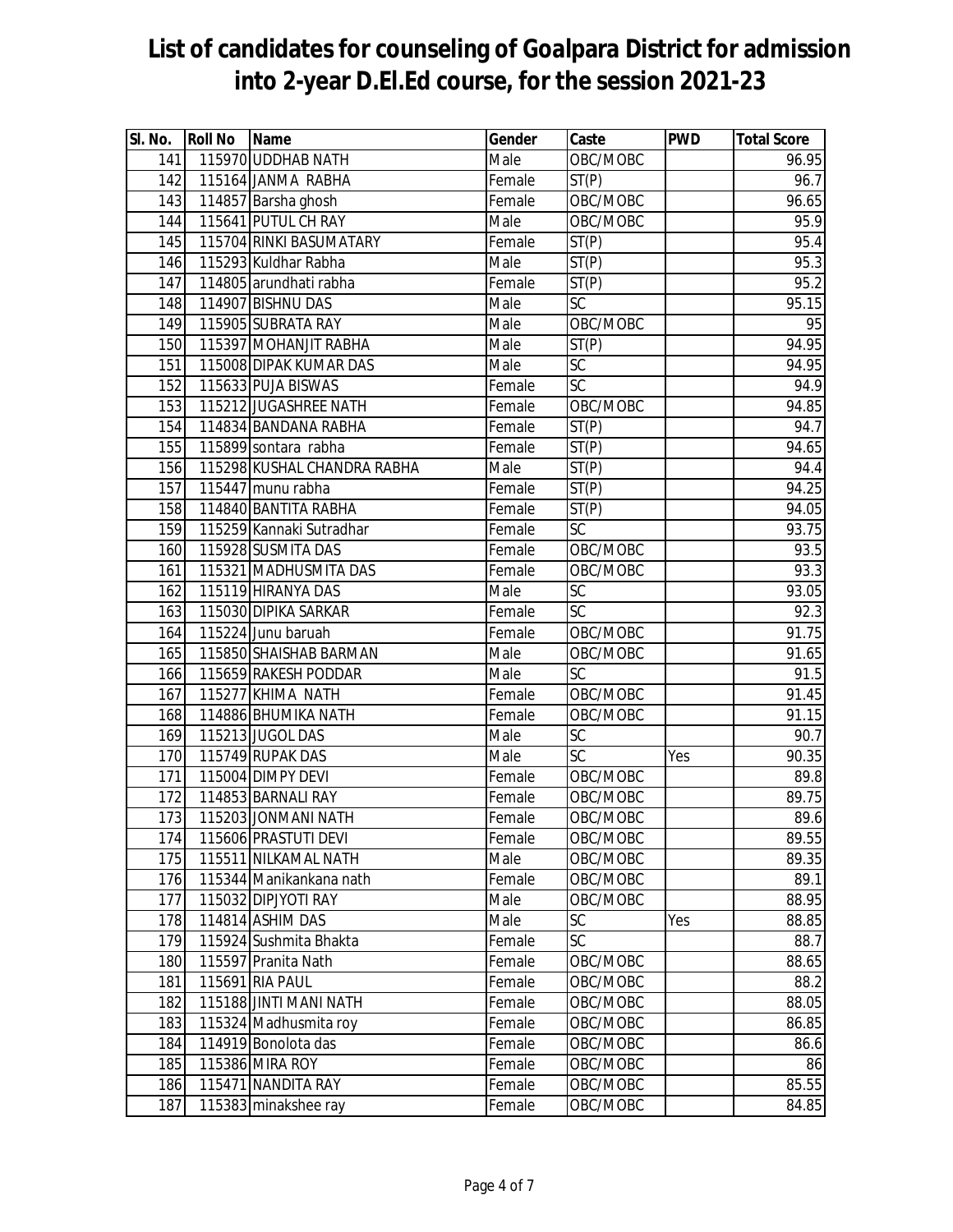| SI. No. | <b>Roll No</b> | <b>Name</b>            | Gender | Caste          | <b>PWD</b> | <b>Total Score</b> |
|---------|----------------|------------------------|--------|----------------|------------|--------------------|
| 188     |                | 115966 TULIKA DEVI     | Female | OBC/MOBC       |            | 84.75              |
| 189     |                | 115028 DIPIKA ROY      | Female | OBC/MOBC       |            | 84.5               |
| 190     |                | 115505 NIKUMANI NATH   | Female | OBC/MOBC       |            | 83.9               |
| 191     |                | 115984 VIOLINA NATH    | Female | OBC/MOBC       |            | 83.45              |
| 192     |                | 115657 RAJIB NATH      | Male   | OBC/MOBC       |            | 83.2               |
| 193     |                | 114976 dhanjita deka   | Female | OBC/MOBC       |            | 83.15              |
| 194     |                | 114732 AJMAL HOQUE     | Male   | <b>GENERAL</b> | Yes        | 81.2               |
| 195     |                | 115245 Kakali roy      | Female | OBC/MOBC       |            | 81.15              |
| 196     |                | 115979 Upasana nath    | Female | OBC/MOBC       |            | 80.95              |
| 197     |                | 115457 NABANITA DAS    | Female | OBC/MOBC       |            | 80.85              |
| 198     |                | 115238 Kabita barman   | Female | OBC/MOBC       |            | 80.7               |
| 199     |                | 115438 mridusmita nath | Female | OBC/MOBC       |            | 80.6               |
| 200     |                | 115917 surajit ghosh   | Male   | OBC/MOBC       |            | 80                 |
| 201     |                | 114936 CHANDANA RAY    | Female | OBC/MOBC       |            | 79.9               |
| 202     |                | 115334 Mampi Ghosh     | Female | OBC/MOBC       |            | 79.75              |
| 203     |                | 115562 Parag Jyoti Roy | Male   | OBC/MOBC       |            | 79.75              |
| 204     |                | 115342 Mandeep nath    | Male   | OBC/MOBC       |            | 79.2               |
| 205     |                | 114979 DHARITRI RAY    | Female | OBC/MOBC       |            | 78.8               |
| 206     |                | 115611 Pritam Nath     | Male   | OBC/MOBC       |            | 78.65              |
| 207     |                | 115667 Ranjan Rabha    | Male   | ST(H)          |            | $\overline{7}3.6$  |
| 208     |                | 115354 MANOJ HAZARIKA  | Male   | <b>SC</b>      | Yes        | 70.25              |
| 209     |                | 115645 RADHIKA RABHA   | Female | ST(H)          |            | 69.15              |
| 210     |                | 115026 DIPIKA RABHA    | Female | ST(P)          | Yes        | 67.2               |

#### **SCIENCE**

|                 |                | 115398 Mohibbul Islam        | Male   | <b>GENERAL</b> | 145.45 |
|-----------------|----------------|------------------------------|--------|----------------|--------|
| $\overline{2}$  |                | 115109 HIMANKAR KALITA       | Male   | <b>GENERAL</b> | 137.5  |
| 3               |                | 115855 Shamim Ahsan          | Male   | <b>GENERAL</b> | 135.7  |
| 4               |                | 115826 Saurabh medhi         | Male   | OBC/MOBC       | 134.2  |
| 5               |                | 115050 Farhana Yeasmin Islam | Female | <b>GENERAL</b> | 132.85 |
| 6               |                | 115111 HIMU KALITA           | Male   | <b>GENERAL</b> | 132.35 |
|                 |                | 115647 RAHMAT ALI            | Male   | <b>GENERAL</b> | 131.35 |
| 8               | 115598 Pranjal |                              | Male   | OBC/MOBC       | 130.95 |
| 9               |                | 115302 KUWALI KALITA         | Female | <b>GENERAL</b> | 129.25 |
| 10 <sup>1</sup> |                | 115786 SAJIDUL KARIM         | Male   | <b>GENERAL</b> | 129.05 |
| 11              |                | 115136 Imfar Ali             | Male   | <b>GENERAL</b> | 127.5  |
| 12              |                | 115538 OMOR SHORIF SIDDIKIA  | Male   | <b>GENERAL</b> | 127.35 |
| 13              |                | 115073 GITUMONI SAHA         | Female | <b>GENERAL</b> | 125.35 |
| 14              |                | 115625 Priyanka Roy          | Female | OBC/MOBC       | 125.05 |
| 15              |                | 115339 MANASH PRATIM RABHA   | Male   | ST(P)          | 124.7  |
| 16              |                | 115194 JITUMONI KALITA       | Male   | <b>GENERAL</b> | 124.25 |
| 17              |                | 115059 FIROJ AHMED           | Male   | <b>GENERAL</b> | 123.3  |
| 18              |                | 115678 RATNA KALITA          | Female | <b>GENERAL</b> | 121.8  |
| 19              |                | 115477 NAYAN BAISHYA         | Male   | <b>GENERAL</b> | 121.33 |
| 20              |                | 115891 SOHEL MAHMUD          | Male   | <b>GENERAL</b> | 121    |
| 21              |                | 115670 Ranjit das            | Male   | <b>GENERAL</b> | 118.9  |
| 22              |                | 115482 NAZMINA KHTAUN        | Female | <b>GENERAL</b> | 118.6  |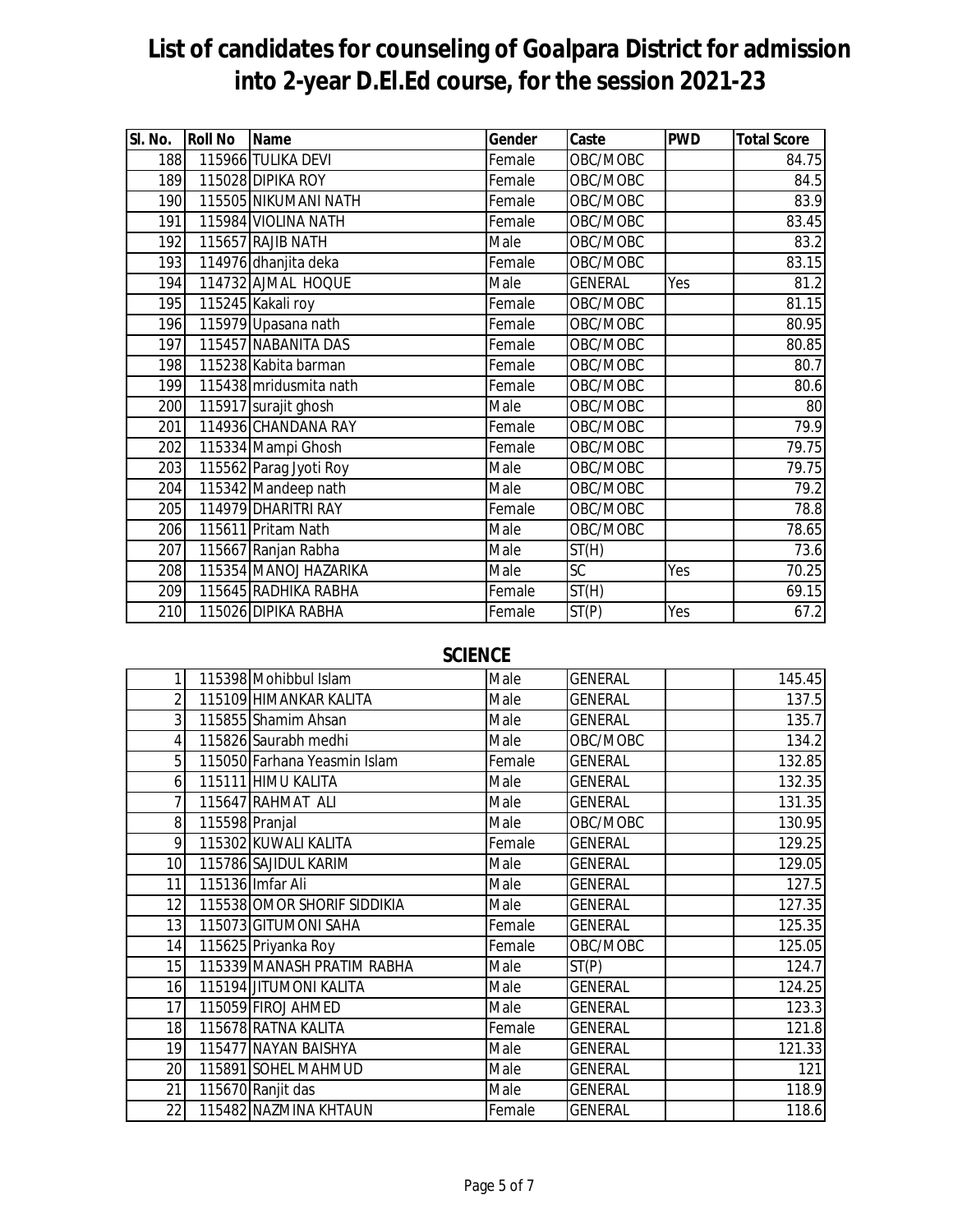| SI. No.         | <b>Roll No</b> | <b>Name</b>                  | Gender | Caste           | <b>PWD</b> | <b>Total Score</b> |
|-----------------|----------------|------------------------------|--------|-----------------|------------|--------------------|
| 23              |                | 115375 Mehbuba yeasmin       | Female | <b>GENERAL</b>  |            | 118.4              |
| 24              |                | 114922 bubul chaudhury       | Male   | OBC/MOBC        |            | 118.25             |
| 25              |                | 115494 nihar rahman          | Female | <b>GENERAL</b>  |            | 117.75             |
| 26              |                | 115146 izaz hussain ahmed    | Male   | <b>GENERAL</b>  |            | 117.7              |
| 27              |                | 114721 Afrin HOQUE           | Female | <b>GENERAL</b>  |            | 117.65             |
| 28              |                | 115757 RUPJYOTI NATH         | Male   | OBC/MOBC        |            | 117.65             |
| 29              |                | 115506 NIKUMAni nath         | Female | OBC/MOBC        |            | 117.6              |
| 30              |                | 115363 MATIOR RAHMAN DEWAN   | Male   | <b>GENERAL</b>  |            | 116.35             |
| $\overline{31}$ |                | 114782 ANKURJYOTI NATH       | Male   | OBC/MOBC        |            | 116.3              |
| 32              |                | 115828 Saurabh Sharma        | Male   | <b>GENERAL</b>  |            | 115.7              |
| 33              |                | 115954 TINAMONI NATH         | Female | OBC/MOBC        |            | 115                |
| 34              |                | 114842 BAPPI NATH            | Male   | OBC/MOBC        |            | 114.95             |
| 35              |                | 115665 Ranajay Ghosh         | Male   | OBC/MOBC        |            | 114.35             |
| 36              |                | 115972 Udit Narayan Rabha    | Male   | ST(P)           |            | 114.35             |
| 37              |                | 115395 Mofuja Begum          | Female | <b>GENERAL</b>  |            | 113.3              |
| 38              |                | 115649 RAHUL AMIN            | Male   | <b>GENERAL</b>  |            | 113.3              |
| 39              |                | 115776 SAHIL RABHA           | Male   | ST(P)           |            | 113.2              |
| 40              |                | 115433 MRIDUL JYOTI DAS      | Male   | <b>GENERAL</b>  |            | 113.1              |
| 41              |                | 115599 PRANJAL MEDHI         | Male   | SC              |            | 112.9              |
| 42              |                | 115674 Rashidul islam        | Male   | <b>GENERAL</b>  |            | 112.85             |
| 43              |                | 115423 MORZINA KHATUN        | Female | <b>GENERAL</b>  |            | 111.85             |
| 44              |                | 115152 JAHANUR ISLAM         | Male   | <b>GENERAL</b>  |            | 111.25             |
| 45              |                | 115912 Sultana Rubia Ahmed   | Female | <b>GENERAL</b>  |            | 110.7              |
| 46              |                | 114710 ABDUS SOBHAN          | Male   | <b>GENERAL</b>  |            | 110.2              |
| 47              |                | 115484 Neelakshi Rabha       | Female | ST(P)           |            | 110.05             |
| 48              |                | 115453 NABA JYOTI NATH       | Male   | OBC/MOBC        |            | 109.9              |
| 49              |                | 115548 PALLAB SAUD           | Male   | <b>GENERAL</b>  |            | 109.3              |
| 50              |                | 114806 ARUPJYOTI MODAK       | Male   | <b>GENERAL</b>  |            | 109.2              |
| 51              |                | 115654 RAIHAN ALI BHUYAN     | Male   | <b>GENERAL</b>  |            | 108.9              |
| 52              |                | 115244 KAKALI MEDHI          | Female | OBC/MOBC        |            | 108.85             |
| 53              |                | 114987 DHRUPAD DHUN DAS      | Male   | SC              |            | 108.45             |
| 54              |                | 114821 ATIKUL ISLAM          | Male   | <b>GENERAL</b>  |            | 107.55             |
| 55              |                | 114841 BAPPI KACHARI         | Male   | ST(P)           |            | 107.3              |
| 56              |                | 115893 Soiyod ali            | Male   | <b>GENERAL</b>  |            | 107.25             |
| 57              |                | 115296 KUMOR UDDIN           | Male   | <b>GENERAL</b>  |            | 107.1              |
| 58              |                | 115431 mridu bhushan rabha   | Male   | ST(P)           |            | 106.8              |
| 59              |                | 115445 Mukul Kumar choudhary | Male   | <b>GENERAL</b>  |            | 106.3              |
| 60              |                | 114752 Aliz Boro             | Female | ST(P)           |            | 106.05             |
| 61              |                | 114956 Debabrata Das         | Male   | SC              |            | 104.7              |
| 62              |                | 115039 DWIPEN DAS            | Male   | $\overline{SC}$ |            | 104.1              |
| 63              |                | 115731 Romanny Sangma        | Female | ST(P)           |            | 102.85             |
| 64              |                | 114944 CHITRAJIT RABHA       | Male   | ST(P)           |            | 102.55             |
| 65              |                | 115652 Rahul Rabha           | Male   | ST(P)           |            | 102.25             |
| 66              |                | 115516 NIRANJAN HAZOWARY     | Male   | ST(P)           |            | 102.2              |
| 67              |                | 115005 DIP JYOTI DAS         | Male   | $\overline{SC}$ |            | 101.75             |
| 68              |                | 115184 Jimari Santok         | Female | ST(P)           |            | 101.45             |
| 69              |                | 115365 MAUSUMI DEVNATH       | Female | OBC/MOBC        |            | 100.2              |